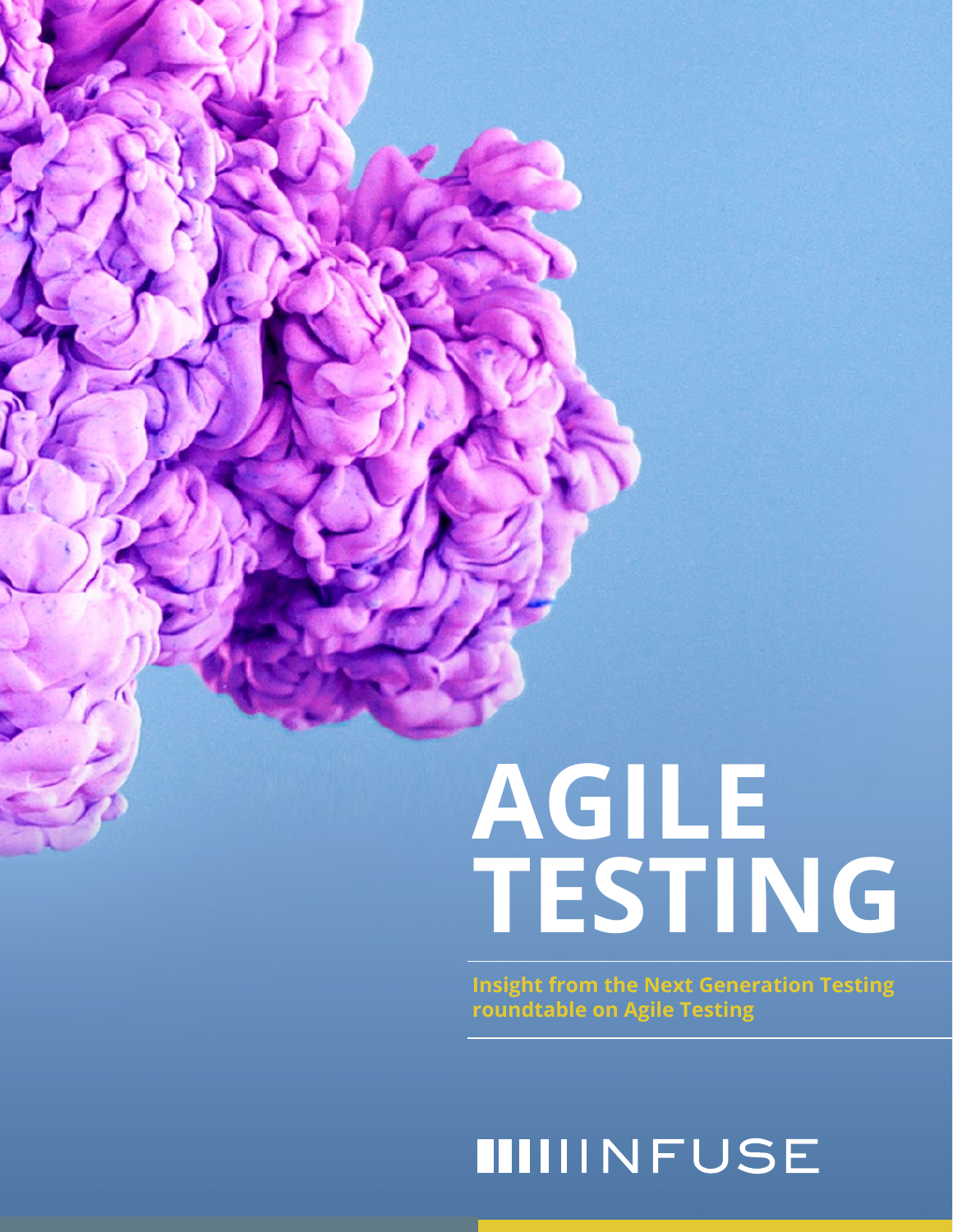# Insight from the Next Generation Testing roundtable on Agile Testing

I had the good fortune to host a round table session at this year's Next Generation Testing Conference. There were several concurrent round tables on:

- **Implementing Agile Mobile Test Strategy**  (hosted by Mark Roberts and Colin Deady);
- **Security Testing**  (hosted by Declan O'Riordan);
- **Test Automation**  (hosted by Dot Graham);
- **Agile Testing**  (hosted by me, Stevan Zivanovic)

**Since attendees could only participate in one session, we thought it would be beneficial to take notes on our session and then share them with a wider audience. So without further ado, here is a recap of the Agile Testing round table session.**

### Enterprise Agile: How do you manage a project that has multiple Agile delivery teams?

The specific issue raised was how to manage a project that had to be delivered using multiple teams.

Look at how epics and features are split into stories. The approach to building user stories from these can impact the ability for teams to deliver.  $1/2$  and the distribution of the distribution of the distribution of the distribution of the distribution of the distribution of the distribution of the distribution of the distribution of  $2$ 

The single largest aspect of a project that is delivered using multiple teams is communication. This is not just within teams but also, critically, between teams. Having a clear set of objectives that all of the teams can buy into can help. Remember, the Agile manifesto calls for "Individuals and interactions over processes and tools".

Backlog management becomes critical. Visualise the backlog at a high level so that there's visibility into other teams' work / backlog. This could involve having a high-level task board that all teams can see.

Scrum-of-scrums: key people from each team meet regularly to discuss and understand progress and particularly what may be blocking people. Keep these short (follow the daily stand-up format). Keep them regular but not daily. It can be useful to rotate who attends.

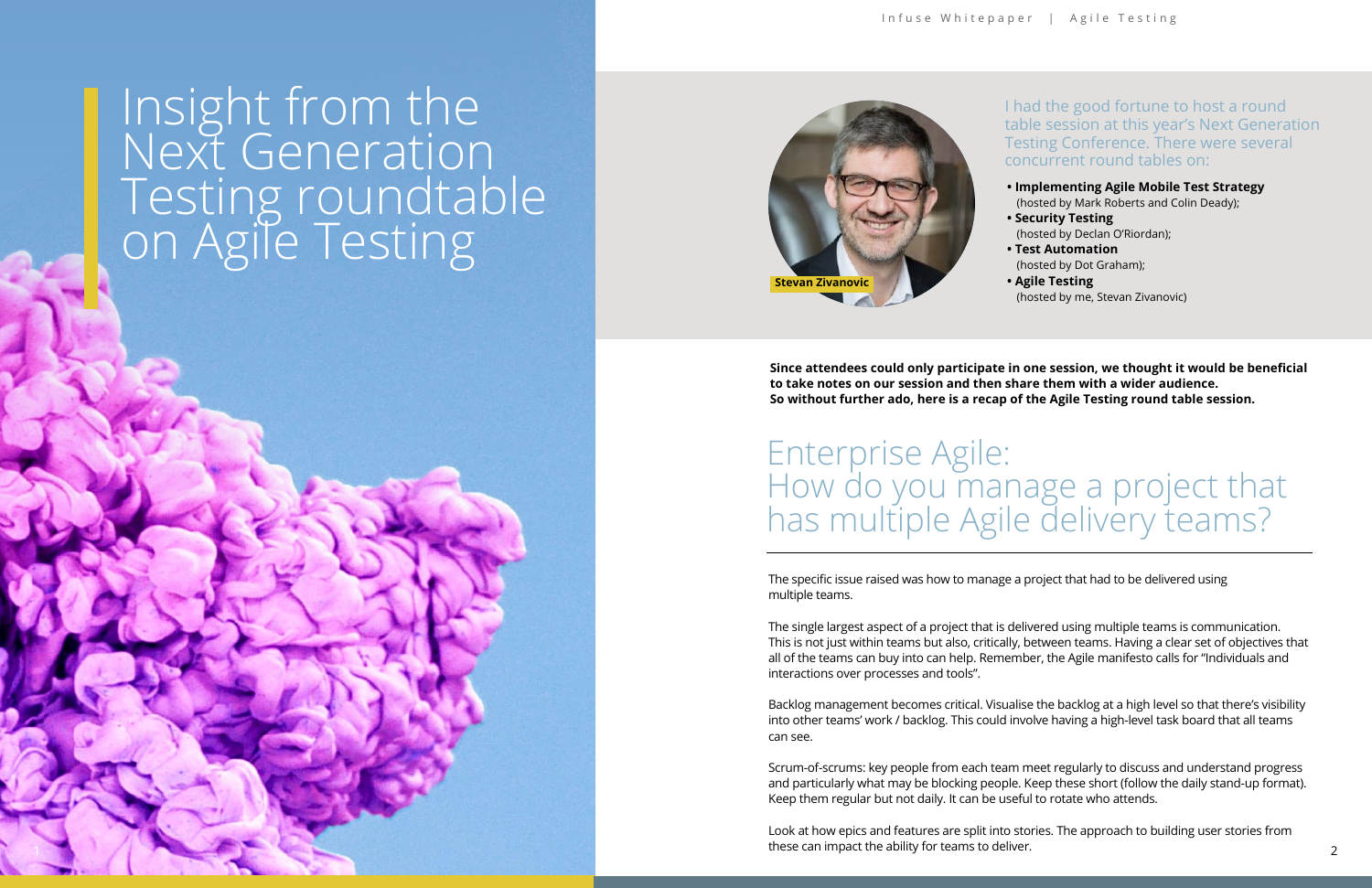### Test Automation in Agile: How do you get valuable tests automated during a sprint?

The specific issue raised was on how to get valuable tests automated during a sprint. The key feedback within the group was that tests should be automated within a sprint. Carrying over test automation builds technical depth.

#### **Some of the methods of enabling this are:**

- Get developers to help with testing, hence allowing time to automate
- Use the right test automation framework to allow for the rapid building of tests
- Ensure that the effort required to automate tests is considered as part of the backlog refinement and sprint planning.

### Test Estimation: How do developers and testers effectively estimate one anothers' stories?

The specific issue raised was how do you estimate stories and story points with testing.

#### **Tips on estimating:**

Planning meeting: each person presents their estimates. If there's discrepancy, there's a discussion and the estimate is decided as group. As a Tester, do not be phased by others who appear to know better to direct your estimate.

Developers and Testers aren't always able to assess how long a task will take for the other's work. Each person will work at their own rate, with their specific strengths and weaknesses. These will be different to others in the team.

Estimation should ideally be on relative size, i.e. use story points, rather than trying to estimate exact durations.

Velocity and burndown will not always match up; not to be a guarantee. It 4 8 depends on unexpected variables. e.g. someone gets sick and misses time, external dependency (e.g. waiting for the user to provide information).

#### **There are a number of things that you can do with backlog refinement:**

- The whole team should be aware of what is within the backlog. However, not everybody in the team needs to be involved in the refinement process all the time. Change the people involved based on what is being reviewed and what activities are happening in the sprint.
- The ideal time to look at refining the backlog is about two thirds of the way through the sprint. Refine the backlog too soon and you will not capture what is coming out of the sprint. Refine the backlog too late and you will be tied up in meetings and not have enough time to clarify any questions. Avoid doing the refinement at the sprint planning.
- When looking at the priority and order, consider what other teams may need from you so that they are not blocked. Also consider what you need from other teams. If another team is not able to work on a story that impacts your team's work, you need to talk with the other team in order to work out the best plan. In other words, backlog management is bigger than just what the agile team needs.
- If something is holding you back, you need to raise the issue right way; do not leave it to a manager. See the manager as a 'Servant Leader': serving the team, not commanding them. Therefore, developers and testers need to be proactive within a team. They should be looking to support others in the team to get the work done. The key aspect is that everybody in the team has a responsibility to achieve the sprint goals. If all else fails and the individual in the team has insufficient work, then ask at the Standup or approach the Scrum Master.

There are a number of models that provide approaches to managing testing in an Enterprise. One model is SAFe: Scaled Agile framework. However, as with any model, "All models are wrong but some are useful" (George Box).

Retrospectives at end of sprint. They are as critical when a sprint goes well as when it does not. Understanding the constraints that made the Sprint run as planned is useful.

Enhancing estimation tips. Consider: Dependencies, underlying complexities, test constraints such as data, environments and automation.



Unit testing is not enough, even at 100% unit test coverage. While unit testing covers that specific piece of code, it doesn't account for integration or user experience.

Never miss a test phase, as you will need to do unit, integration, system, system integration, nonfunctional and acceptance testing. Planning these into Agile teams needs careful consideration.

1

2

3

7



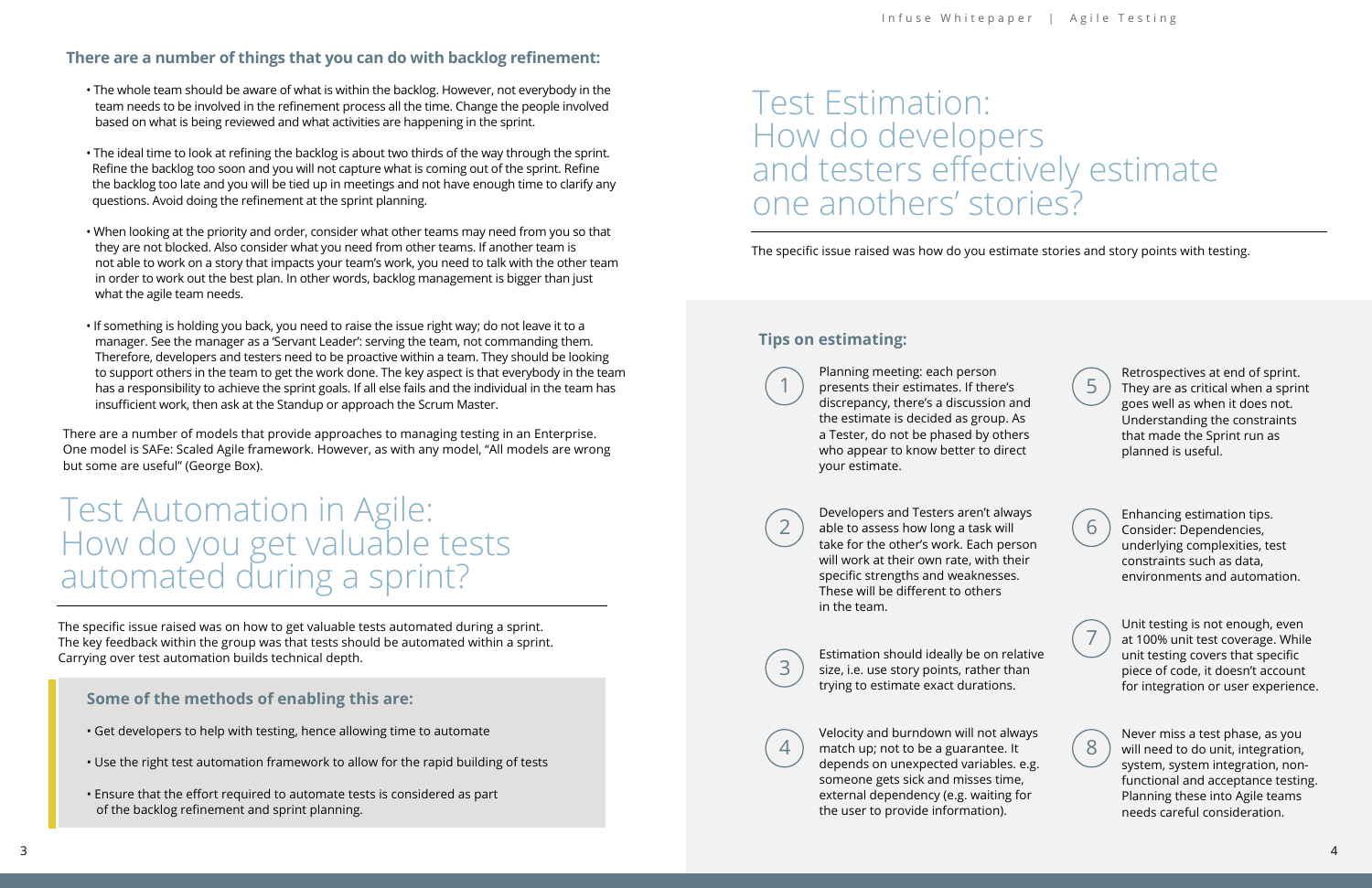### Test Management: What's the role of the Test Manager in Agile?

While this topic was not discussed during the session, one of the participants was interested so I wanted to share some thoughts on it. There is no specific role as a Test Manager in Agile teams. However, Test Managers have two main options within Agile organisations, through a change in their role:

#### **Become a Scrum Master**

The skills that good Test Managers develop can be utilised to become effective leads. The tester's generally high level of knowledge of the product, technical set up and experience of managing stakeholders is vital and can be of great use. The key is to review the leadership style. The "command and control" approaches do not lead to effective leadership within Agile teams; rather, servant leader skills should be enhanced.

#### **Head up a Community of Practice**

Communities of practice are cross-team groups, specialising in specific areas of interest. The role is to pull together people interested or involved in the specific area (such as testing), advocate new approaches, facilitate the use of test tools and advise new projects and programmes on how to approach testing. Other options are available and some Test Managers have successfully moved into Product Owner or Practice Lead roles. The key is that some of the traditional roles may have disappeared in concept, but much of the work continues to be needed. Find out what your organisation is doing, adapt and find the right niche for yourself.



# Final Note

We asked the question, "Is there such a thing as Agile Testing?" but did not have time to discuss this. Keep an eye out for an Infuse blog post on this soon.

#### **Useful references:**

1) **Agile Manifesto:** www.agilemanifesto.org/ 2) **Mentioned at the session was Mike Cohn the Scaled Agile Framework: or via**

### **and his blogs:** www.mountaingoatsoftware.com/blog 3) **For communities of practice, have a look at the definition for**  www.scaledagileframework.com/communities-of-practice/

4) **To contact Stevan, please connect through LinkedIn Infuse Consulting.**